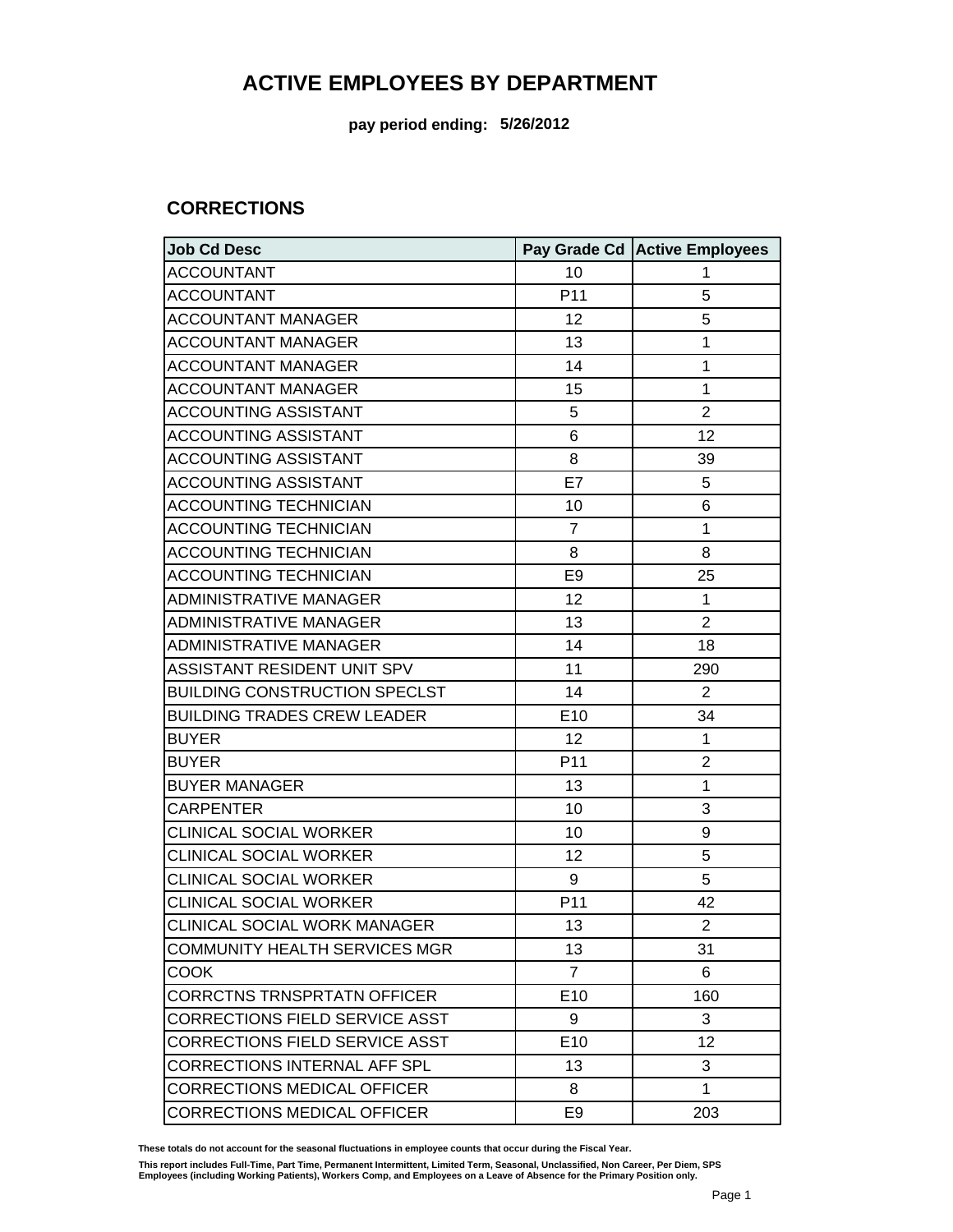**pay period ending: 5/26/2012**

#### **CORRECTIONS**

| <b>Job Cd Desc</b>                  |                 | Pay Grade Cd Active Employees |
|-------------------------------------|-----------------|-------------------------------|
| CORRECTIONS MEDICAL UNIT OFR        | E10             | $\overline{7}$                |
| <b>CORRECTIONS OFFICER</b>          | 8               | 128                           |
| <b>CORRECTIONS OFFICER</b>          | E <sub>9</sub>  | 6,347                         |
| <b>CORRECTIONS PROGRAM CDR</b>      | 10              | 6                             |
| <b>CORRECTIONS PROGRAM CDR</b>      | 12              | 94                            |
| <b>CORRECTIONS PROGRAM CDR</b>      | 9               | 32                            |
| <b>CORRECTIONS PROGRAM CDR</b>      | P <sub>11</sub> | 28                            |
| <b>CORRECTIONS PROGRAM MGR-FZN</b>  | 13              | 5                             |
| <b>CORRECTIONS RESIDENT REP</b>     | E10             | 53                            |
| <b>CORRECTIONS SECURITY ISP</b>     | 13              | 39                            |
| <b>CORRECTIONS SECURITY REP</b>     | E10             | 25                            |
| <b>CORRECTIONS SHIFT SUPERVISOR</b> | 11              | 459                           |
| <b>CORRECTIONS SHIFT SUPERVISOR</b> | 12              | 183                           |
| <b>CORRECTIONS SHIFT SUPERVISOR</b> | 13              | 86                            |
| <b>CORR INTRNL AFFRS OFFICER</b>    | 13              | 1                             |
| DATA CODING OPERATOR                | E7              | 1                             |
| <b>DENTAL AIDE</b>                  | 6               | 1                             |
| <b>DENTAL AIDE</b>                  | E <sub>8</sub>  | 42                            |
| <b>DENTAL HYGIENIST</b>             | E11             | 29                            |
| DENTAL LABORATORY TECHNICIAN        | 12              | 1                             |
| <b>DENTIST</b>                      | 16              | 35                            |
| <b>DENTIST FEES</b>                 | A               | 12                            |
| <b>DENTIST MANAGER</b>              | 17              | 1                             |
| DEPARTMENTAL ANALYST                | 10              | $\overline{7}$                |
| DEPARTMENTAL ANALYST                | 12              | 33                            |
| DEPARTMENTAL ANALYST                | 9               | 14                            |
| DEPARTMENTAL ANALYST                | P <sub>11</sub> | 30                            |
| DEPARTMENTAL MANAGER                | 12              | 3                             |
| DEPARTMENTAL MANAGER                | 13              | 4                             |
| DEPARTMENTAL MANAGER                | 14              | 10                            |
| DEPARTMENTAL MANAGER                | 15              | 1                             |
| DEPARTMENTAL SPECIALIST             | 13              | 55                            |
| DEPARTMENTAL SPECIALIST             | 14              | 11                            |
| DEPARTMENTAL SPECIALIST             | 15              | 1                             |
| DEPARTMENTAL SUPERVISOR             | 10              | 1                             |
| DEPARTMENTAL SUPERVISOR             | 11              | 4                             |
| DEPARTMENTAL SUPERVISOR             | 12              | 29                            |
| DEPARTMENTAL TECHNICIAN             | 10              | 11                            |
| DEPARTMENTAL TECHNICIAN             | $\overline{7}$  | 10                            |

**These totals do not account for the seasonal fluctuations in employee counts that occur during the Fiscal Year.**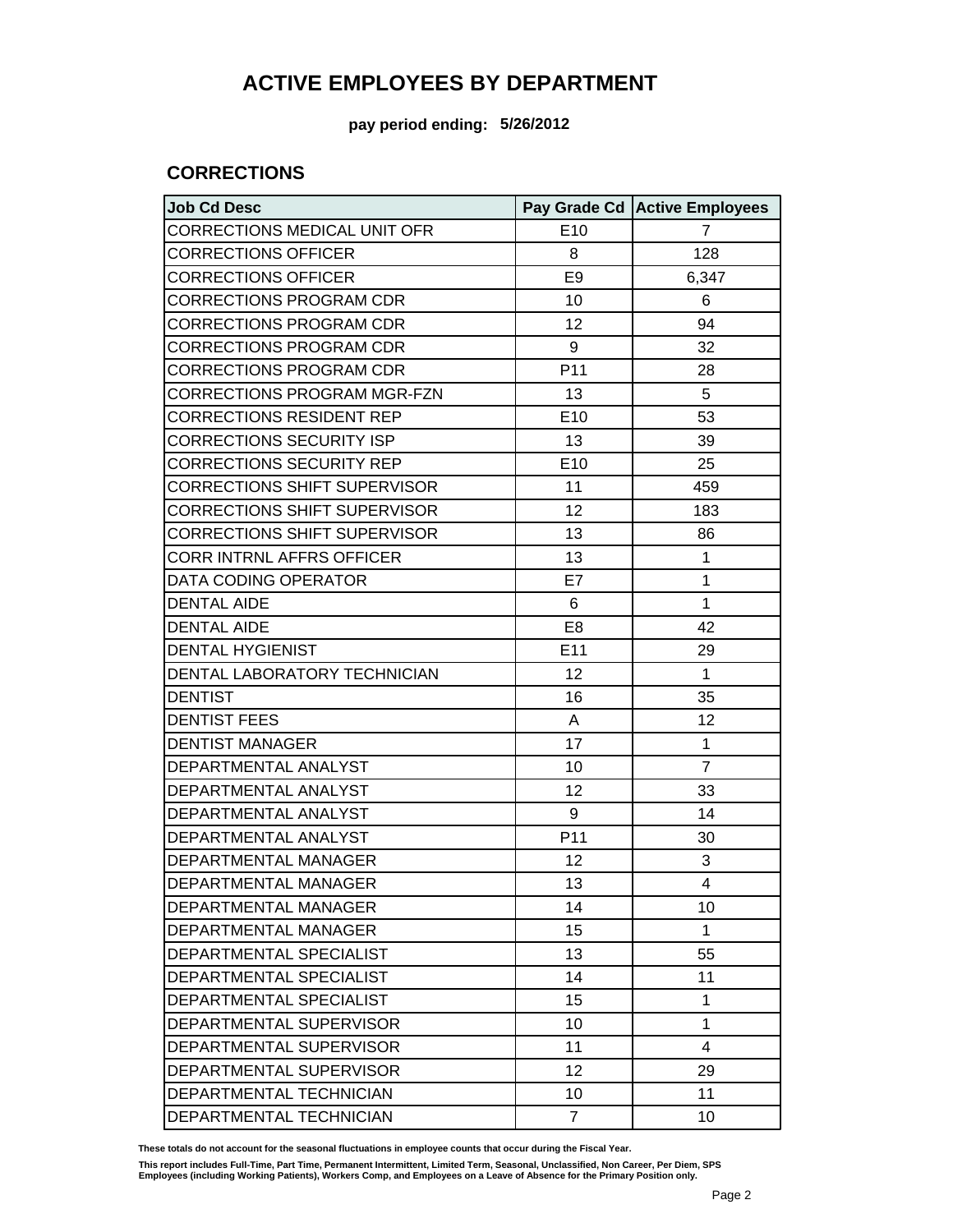**pay period ending: 5/26/2012**

#### **CORRECTIONS**

| <b>Job Cd Desc</b>                   |                 | Pay Grade Cd Active Employees |
|--------------------------------------|-----------------|-------------------------------|
| DEPARTMENTAL TECHNICIAN              | 8               | 18                            |
| DEPARTMENTAL TECHNICIAN              | 9               | 1                             |
| DEPARTMENTAL TECHNICIAN              | E <sub>9</sub>  | 129                           |
| DEVELOPMENTAL DISABILITIES PRG       | P11             | 4                             |
| DIETITIAN/NUTRITIONIST               | 12              | 1                             |
| DIETITIAN/NUTRITIONIST               | P11             | $\overline{7}$                |
| <b>DIVISION ADMINISTRATOR</b>        | 17              | 9                             |
| <b>DOMESTIC SERVICES AIDE</b>        | 5               | 1                             |
| <b>DOMESTIC SERVICES AIDE</b>        | E <sub>6</sub>  | 2                             |
| <b>DRAFTING TECHNICIAN</b>           | E <sub>10</sub> | 1                             |
| <b>ELECTRICIAN LICENSED</b>          | 10              | 29                            |
| ELECTRICIAN-MASTER LICENSED          | 11              | 15                            |
| <b>ENGINEERING SPECIALIST</b>        | 13              | 1                             |
| ENVIRONMENTAL ENGINEERING SPL        | 13              | 1                             |
| ENVIRONMENTAL SANITARIAN SPL         | 13              | 1                             |
| <b>EQUIPMENT OPERATOR</b>            | 9               | 25                            |
| <b>EQUIPMENT OPERATOR</b>            | E <sub>8</sub>  | 1                             |
| <b>EQUIPMENT TECHNICIAN</b>          | 11              | 9                             |
| <b>EQUIPMENT TECHNICIAN</b>          | E <sub>10</sub> | 1                             |
| <b>EXECUTIVE SECRETARY</b>           | 11              | 3                             |
| <b>EXECUTIVE SECRETARY</b>           | E10             | 35                            |
| <b>FINANCIAL ANALYST</b>             | 12              | 3                             |
| FINANCIAL ANALYST                    | P11             | 2                             |
| <b>FINANCIAL MANAGER</b>             | 12              | 1                             |
| <b>FINANCIAL MANAGER</b>             | 15              | 1                             |
| <b>FINANCIAL SPECIALIST</b>          | 13              | 4                             |
| <b>FINGERPRINT TECHNICIAN</b>        | $\overline{7}$  | 2                             |
| FIRE SAFETY INSPECTOR                | 11              | $\overline{7}$                |
| FIRE SAFETY INSPECTOR                | E <sub>10</sub> | 1                             |
| FIRE SAFETY SUPERVISOR               | 12              | 2                             |
| <b>FOOD SERVICES LEADER PRISONER</b> | E <sub>9</sub>  | 320                           |
| <b>FOOD SERVICES SUPERVISOR</b>      | 10              | 3                             |
| <b>FOOD SERVICES SUPERVISOR</b>      | 11              | 10                            |
| <b>FOOD SERVICES SUPERVISOR</b>      | 12              | 23                            |
| <b>GENERAL OFFICE ASSISTANT</b>      | 10              | 1                             |
| <b>GENERAL OFFICE ASSISTANT</b>      | 5               | 10                            |
| <b>GENERAL OFFICE ASSISTANT</b>      | 6               | 5                             |
| <b>GENERAL OFFICE ASSISTANT</b>      | 8               | 11                            |
| <b>GENERAL OFFICE ASSISTANT</b>      | E7              | 103                           |

**These totals do not account for the seasonal fluctuations in employee counts that occur during the Fiscal Year.**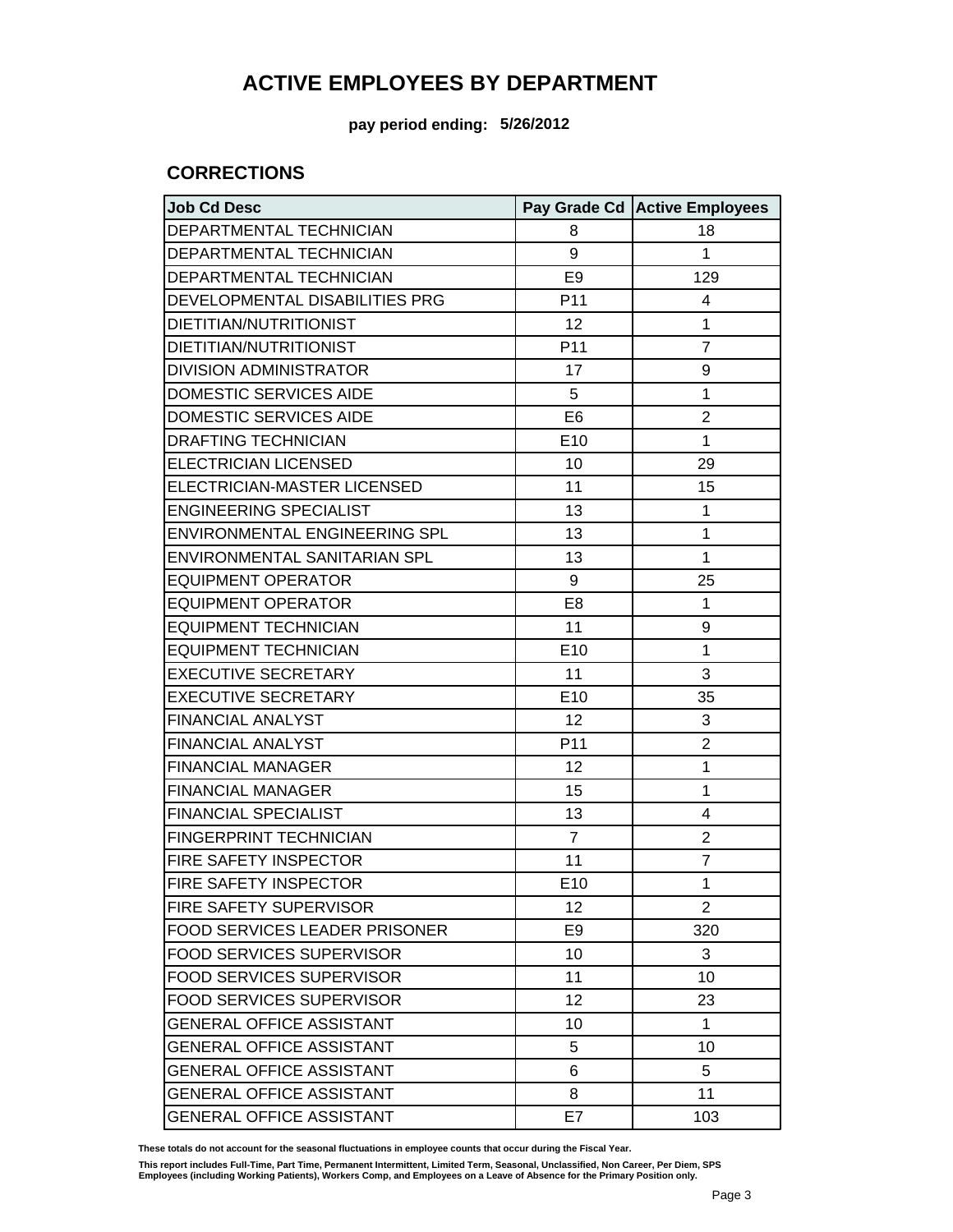**pay period ending: 5/26/2012**

#### **CORRECTIONS**

| <b>Job Cd Desc</b>                  |                 | Pay Grade Cd   Active Employees |
|-------------------------------------|-----------------|---------------------------------|
| <b>GROUNDSKEEPER</b>                | E <sub>8</sub>  | 4                               |
| <b>HUMAN RESOURCES ANALYST</b>      | 9               | $\overline{2}$                  |
| HUMAN RESOURCES DEVELOPER           | 10              | 1                               |
| <b>HUMAN RESOURCES DEVELOPER</b>    | 12              | 29                              |
| HUMAN RESOURCES DEVELOPER           | 9               | 4                               |
| <b>HUMAN RESOURCES DEVELOPER</b>    | P <sub>11</sub> | $\overline{2}$                  |
| HUMAN RESOURCES DEVELOP SPLST       | 13              | 8                               |
| <b>HUMAN RESOURCES MANAGER</b>      | 14              | 1                               |
| HUMAN RESOURCES SPECIALIST          | 13              | 3                               |
| <b>INDUSTRIES PRODUCTION LEADER</b> | 9               | 1                               |
| INDUSTRIES PRODUCTION LEADER        | E10             | 48                              |
| <b>INDUSTRIES SUPERVISOR</b>        | 12              | 9                               |
| <b>INDUSTRIES SUPERVISOR</b>        | 13              | 8                               |
| <b>INDUSTRIES SUPERVISOR</b>        | 14              | 5                               |
| <b>INFO TECH PRGRMR/ANALYST</b>     | P <sub>11</sub> | 1                               |
| <b>INSTITUTION CHAPLAIN</b>         | 12              | 26                              |
| <b>INSTITUTION CHAPLAIN</b>         | 9               | 1                               |
| <b>INSTITUTION CHAPLAIN</b>         | P <sub>11</sub> | 3                               |
| <b>JANITOR</b>                      | 6               | 3                               |
| LABORATORY ASSISTANT                | E8              | $\overline{c}$                  |
| LABORATORY GLASSWARE WORKER         | E <sub>5</sub>  | 1                               |
| <b>LABORATORY TECHNICIAN</b>        | E10             | 1                               |
| <b>LIBRARIAN</b>                    | 10              | 1                               |
| <b>LIBRARIAN</b>                    | 12              | 16                              |
| <b>LIBRARIAN</b>                    | 9               | 3                               |
| <b>LIBRARIAN</b>                    | P <sub>11</sub> | 1                               |
| <b>LIBRARIAN MANAGER</b>            | 12              | $\overline{2}$                  |
| <b>LIBRARY ASSISTANT</b>            | 5               | $\overline{c}$                  |
| <b>LIBRARY ASSISTANT</b>            | 6               | $\overline{2}$                  |
| <b>LIBRARY ASSISTANT</b>            | E7              | 3                               |
| <b>LIBRARY TECHNICIAN</b>           | 11              | $\overline{7}$                  |
| <b>LIBRARY TECHNICIAN</b>           | E <sub>10</sub> | 13                              |
| <b>LOCKSMITH</b>                    | 10              | 1                               |
| <b>MAINTENANCE MECHANIC</b>         | 10              | 189                             |
| <b>MAINTENANCE MECHANIC</b>         | 8               | 6                               |
| <b>MAINTENANCE MECHANIC</b>         | E9              | 3                               |
| MAINTENANCE MECHANIC SUPERVISO      | 11              | $\overline{2}$                  |
| <b>MEDICAL RECORD EXAMINER</b>      | E <sub>10</sub> | 29                              |
| MEDICAL RECORD EXAMINER SPV         | 11              | $\overline{7}$                  |

**These totals do not account for the seasonal fluctuations in employee counts that occur during the Fiscal Year.**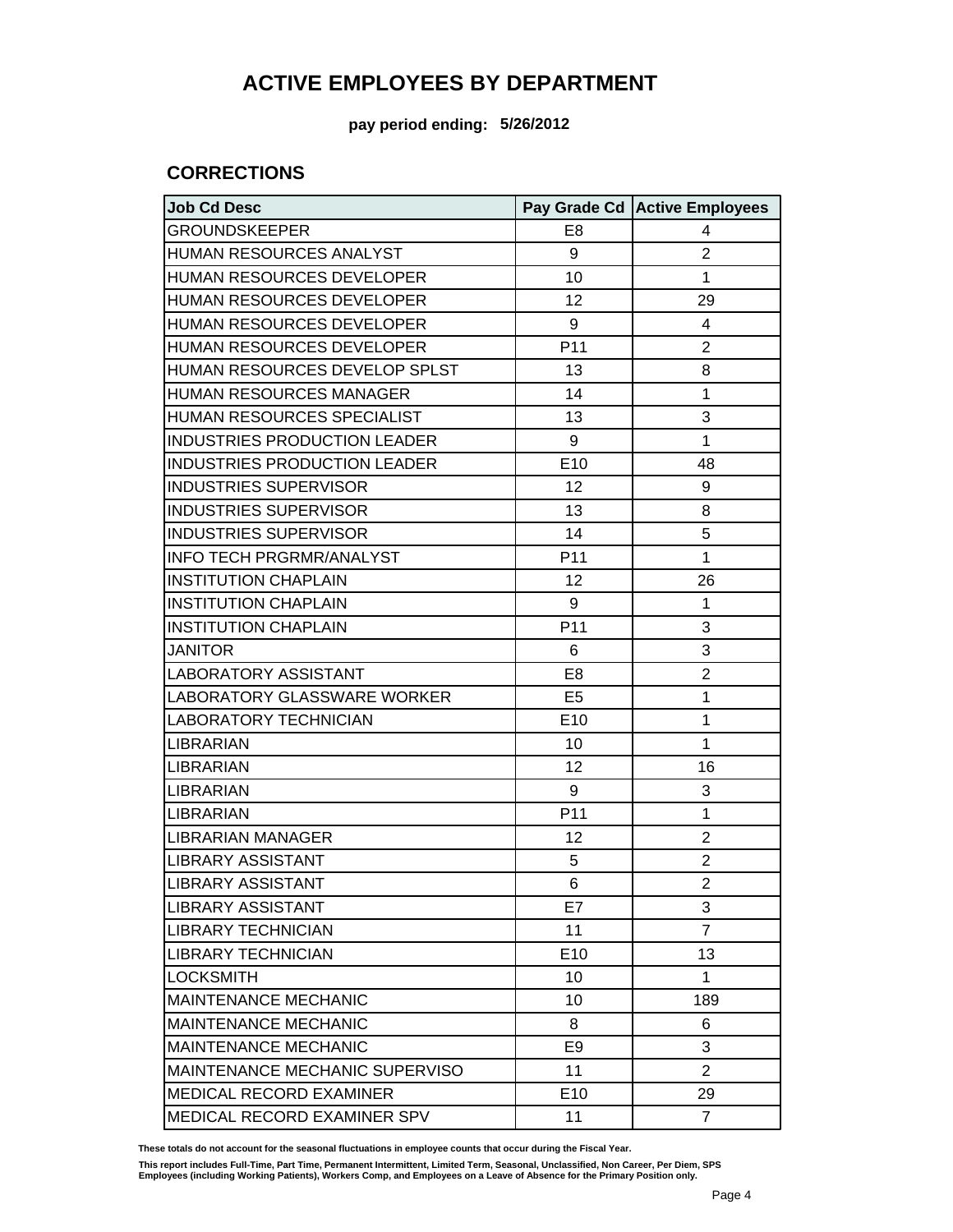**pay period ending: 5/26/2012**

#### **CORRECTIONS**

| <b>Job Cd Desc</b>                   |                 | Pay Grade Cd Active Employees |
|--------------------------------------|-----------------|-------------------------------|
| MEDICAL RECORD EXAMINER SPV          | 12              | 2                             |
| MEDICAL RECORD EXAMINER SPV          | 13              | $\overline{2}$                |
| <b>MEDICAL SERVICES</b>              | A               | 1                             |
| <b>MEDICAL TECHNICIAN SUPERVISOR</b> | 12              | 1                             |
| MENTAL HEALTH SOCIAL WORKER          | P <sub>11</sub> | 1                             |
| <b>MUSIC THERAPIST</b>               | P <sub>11</sub> | $\overline{2}$                |
| <b>OCCUPATIONAL THERAPIST</b>        | P <sub>11</sub> | 3                             |
| OFFICE DIRECTOR                      | 17              | 4                             |
| OFFICE SUPERVISOR                    | 10              | 4                             |
| OFFICE SUPERVISOR                    | 9               | 3                             |
| <b>PAINTER</b>                       | 10              | 1                             |
| PAROLE/PROBATION MANAGER             | 13              | 145                           |
| PAROLE/PROBATION MANAGER             | 14              | 4                             |
| PAROLE/PROBATION MANAGER             | 15              | 15                            |
| PAROLE PROBATION OFFICER             | 10              | 111                           |
| PAROLE PROBATION OFFICER             | 12              | 13                            |
| PAROLE PROBATION OFFICER             | 13              | 1                             |
| PAROLE PROBATION OFFICER             | 9               | 24                            |
| PAROLE PROBATION OFFICER             | P <sub>11</sub> | 1,176                         |
| PAROLE/PROBATION SPECIALIST          | 13              | 4                             |
| PAROLE/PROBATION SPECIALIST          | 14              | 2                             |
| PAROLE/PROBATION SPECIALIST          | 15              | 4                             |
| <b>PHARMACIST</b>                    | P <sub>11</sub> | 2                             |
| PHARMACY ASSISTANT                   | E8              | 41                            |
| PHYSICAL PLANT SUPERVISOR            | 12              | 16                            |
| PHYSICAL PLANT SUPERVISOR            | 13              | 12                            |
| <b>PHYSICIAN</b>                     | 18              | 1                             |
| PHYSICIAN MANAGER                    | 21              | $\overline{2}$                |
| <b>PLUMBER</b>                       | 10              | 20                            |
| <b>PLUMBER</b>                       | 11              | 14                            |
| POWER PLANT OPERATOR                 | 10              | 18                            |
| POWER PLANT OPERATOR                 | E9              | 8                             |
| POWER PLANT SUPERVISOR               | 11              | 2                             |
| <b>PRACTICAL NURSE LICENSED</b>      | E9              | 130                           |
| PRISON COUNSELOR                     | 9               | 1                             |
| <b>PRISON COUNSELOR</b>              | P <sub>11</sub> | 1                             |
| PROCUREMENT TECHNICIAN               | 10              | 8                             |
| PROCUREMENT TECHNICIAN               | 8               | 3                             |
| PROCUREMENT TECHNICIAN               | E <sub>9</sub>  | 3                             |

**These totals do not account for the seasonal fluctuations in employee counts that occur during the Fiscal Year.**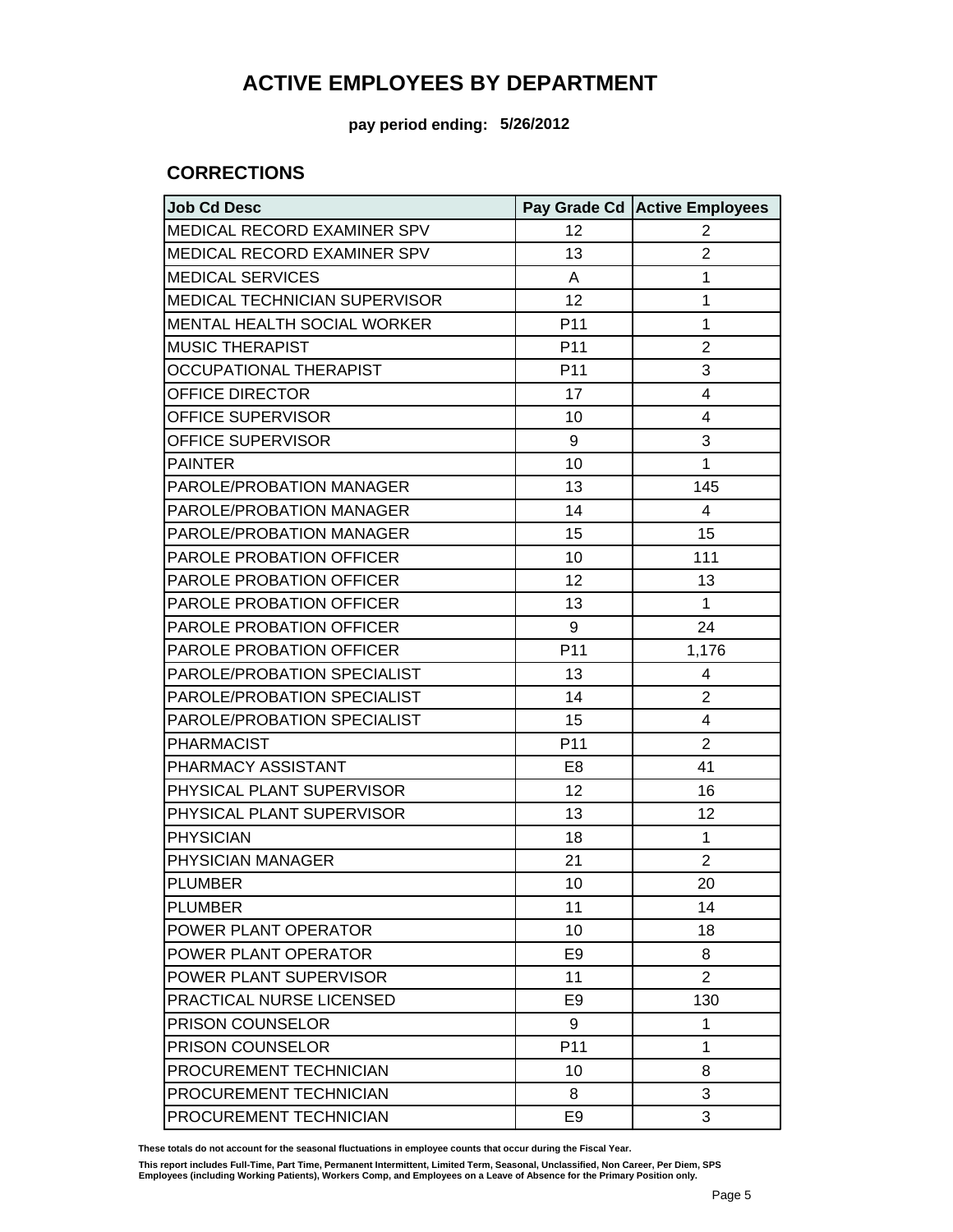**pay period ending: 5/26/2012**

#### **CORRECTIONS**

| <b>Job Cd Desc</b>               |                 | Pay Grade Cd Active Employees |
|----------------------------------|-----------------|-------------------------------|
| PROMOTIONAL AGENT                | 12              | 1                             |
| PROMOTIONAL AGENT                | P <sub>11</sub> | 3                             |
| <b>PSYCHIATRIST</b>              | 18              | 10                            |
| <b>PSYCHIATRIST MANAGER</b>      | 19              | 1                             |
| <b>PSYCHOLOGIST</b>              | 10              | $\overline{7}$                |
| <b>PSYCHOLOGIST</b>              | 12              | 9                             |
| <b>PSYCHOLOGIST</b>              | 9               | 1                             |
| <b>PSYCHOLOGIST</b>              | P11             | 86                            |
| RADIO COMMUNICATION TECHNCN      | 11              | 1                             |
| RECREATIONAL THERAPIST           | 12              | 1                             |
| RECREATIONAL THERAPIST           | P11             | 13                            |
| <b>REFRIGERATION MECHANIC</b>    | 10              | 2                             |
| REFRIGERATION MECHANIC-LICENSD   | 11              | 8                             |
| <b>REGISTERED NURSE</b>          | 12              | 346                           |
| <b>REGISTERED NURSE</b>          | 13              | $\overline{7}$                |
| <b>REGISTERED NURSE</b>          | N               | 10                            |
| <b>REGISTERED NURSE</b>          | P11             | 11                            |
| <b>REGISTERED NURSE DIRECTOR</b> | 17              | 3                             |
| REGISTERED NURSE MANAGER         | 13              | 55                            |
| REGISTERED NURSE MANAGER         | 14              | 1                             |
| REGISTERED NURSE MANAGER         | 15              | 24                            |
| REGISTERED NURSE NON-CAREER      | N               | 6                             |
| <b>REGULATION AGENT</b>          | 12              | $\overline{2}$                |
| <b>RESIDENT CARE AIDE</b>        | 6               | 3                             |
| <b>RESIDENT CARE AIDE</b>        | $\overline{7}$  | 5                             |
| <b>RESIDENT CARE AIDE</b>        | E <sub>8</sub>  | 54                            |
| <b>RESIDENT UNIT MANAGER</b>     | 13              | 62                            |
| RESPIRATORY THERAPY TECHNICIAN   | E10             | 1                             |
| <b>RIGHTS SPECIALIST</b>         | 13              | 1                             |
| <b>SCHOOL PRINCIPAL</b>          | 13              | 17                            |
| <b>SCHOOL PSYCHOLOGIST</b>       | P11             | 2                             |
| <b>SCHOOL TEACHER</b>            | 11A             | 39                            |
| <b>SCHOOL TEACHER</b>            | 11B             | 48                            |
| <b>SCHOOL TEACHER</b>            | <b>11C</b>      | 6                             |
| SECRETARIAL SUPERVISOR           | 10              | 5                             |
| SECRETARIAL SUPERVISOR           | 11              | 1                             |
| <b>SECRETARY</b>                 | $\overline{7}$  | $\overline{2}$                |
| <b>SECRETARY</b>                 | 9               | 99                            |
| <b>SECRETARY</b>                 | E <sub>8</sub>  | 154                           |

**These totals do not account for the seasonal fluctuations in employee counts that occur during the Fiscal Year.**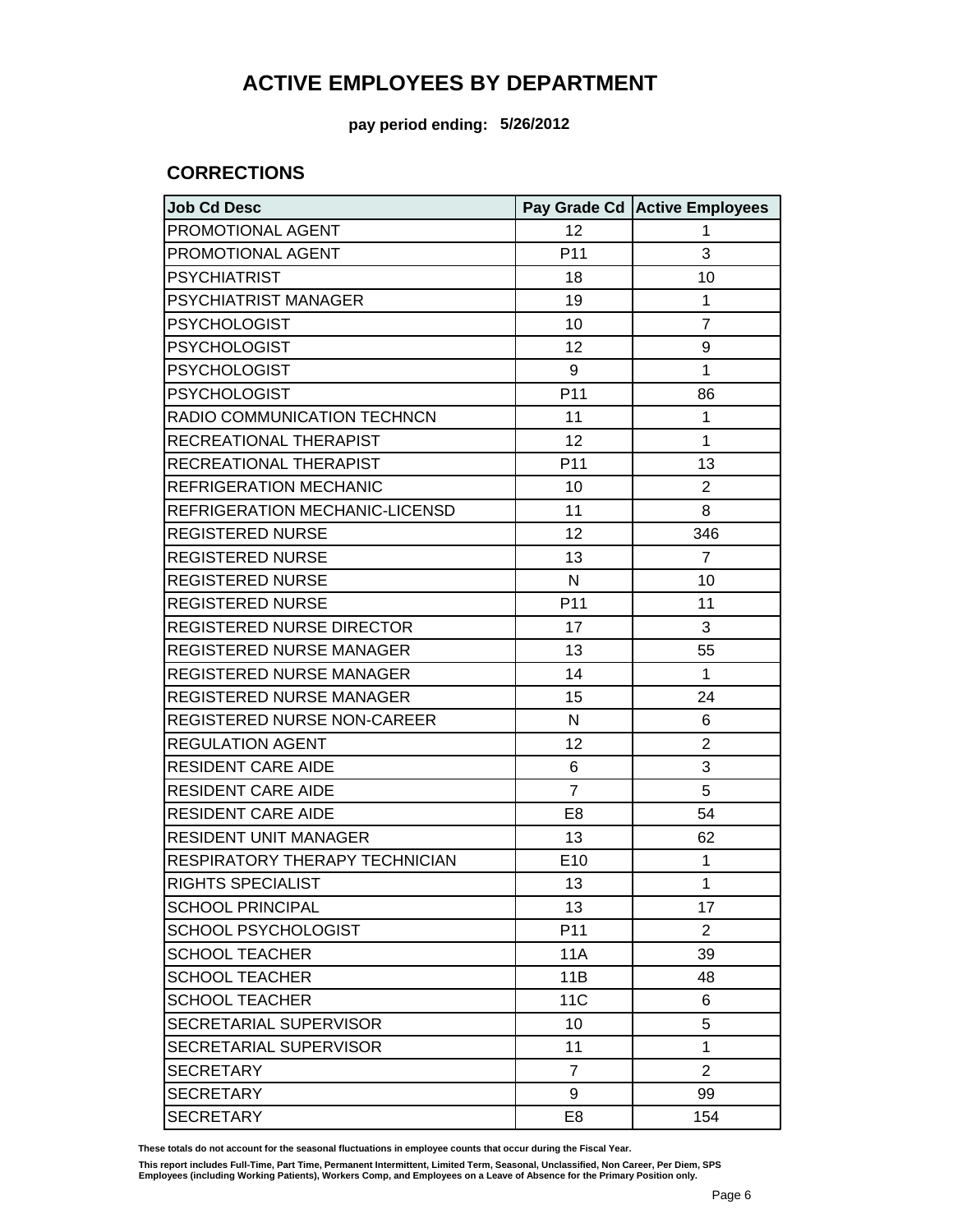**pay period ending: 5/26/2012**

#### **CORRECTIONS**

| <b>Job Cd Desc</b>                  |                 | Pay Grade Cd Active Employees |
|-------------------------------------|-----------------|-------------------------------|
| SENIOR EXEC MGT ASST                | 11              | $\overline{7}$                |
| SENIOR EXEC MGT ASST                | 13              | 3                             |
| SENIOR EXEC MGT ASST                | 15              | 1                             |
| SENIOR EXECUTIVE PHY ADM            | 19              | 1                             |
| SENIOR EXECUTIVE SERVICE            | 18              | $\overline{7}$                |
| SENIOR EXECUTIVE WARDEN             | 17              | 26                            |
| SPECIAL ALTERNATIVE INCARC OFR      | 9               | 20                            |
| SPECIAL ALTERNATIVE INCARC OFR      | E10             | 56                            |
| <b>SPECIAL APPOINTEE</b>            | A               | 16                            |
| SPECIAL EDUCATION CONSULTANT        | P <sub>13</sub> | 1                             |
| SPECIAL EDUCATION TEACHER           | 11A             | $\overline{7}$                |
| SPECIAL EDUCATION TEACHER           | 11B             | 9                             |
| SPECIAL EDUCATION TEACHER           | 11 <sub>C</sub> | $\overline{2}$                |
| STATE ADMINISTRATIVE MANAGER        | 15              | 38                            |
| STATE ADMINISTRATIVE MANAGER        | 16              | 5                             |
| STATE ASSISTANT ADMINISTRATOR       | 15              | 6                             |
| STATE BUREAU ADMINISTRATOR          | 18              | 1                             |
| <b>STATE DEPUTY WARDEN</b>          | 15              | 50                            |
| STATISTICIAN SPECIALIST             | 13              | 1                             |
| <b>STOREKEEPER</b>                  | 5               | $\overline{2}$                |
| <b>STOREKEEPER</b>                  | $\overline{7}$  | 155                           |
| <b>STOREKEEPER</b>                  | E <sub>6</sub>  | 4                             |
| STOREKEEPER SUPERVISOR              | 8               | 2                             |
| <b>STUDENT ASSISTANT</b>            | A               | 42                            |
| <b>TEACHER AIDE</b>                 | $\overline{7}$  | 1                             |
| <b>TEACHER AIDE</b>                 | E <sub>8</sub>  | 3                             |
| <b>TEACHING SERVICES</b>            | Α               | 1                             |
| <b>TRADES HELPER</b>                | E <sub>6</sub>  | $\overline{2}$                |
| <b>TRADES INSTRUCTOR</b>            | 11A             | 25                            |
| <b>TRADES INSTRUCTOR</b>            | 11B             | 9                             |
| <b>TRADES INSTRUCTOR</b>            | <b>11C</b>      | 14                            |
| <b>TRADES INSTRUCTOR</b>            | 11D             | 9                             |
| <b>TRADES INSTRUCTOR</b>            | 11E             | 5                             |
| <b>VOCATIONAL EDUCATION CNSLTNT</b> | P <sub>13</sub> | 1                             |
| <b>WAREHOUSE SUPERVISOR</b>         | 8               | 6                             |
| <b>WAREHOUSE SUPERVISOR</b>         | 9               | 17                            |
| WASTEWATER TREATMENT PLANT OPR      | 10              | $\mathbf{1}$                  |
| WORD PROCESSING ASSISTANT           | 5               | 3                             |
| <b>WORD PROCESSING ASSISTANT</b>    | 6               | 5                             |

**These totals do not account for the seasonal fluctuations in employee counts that occur during the Fiscal Year.**